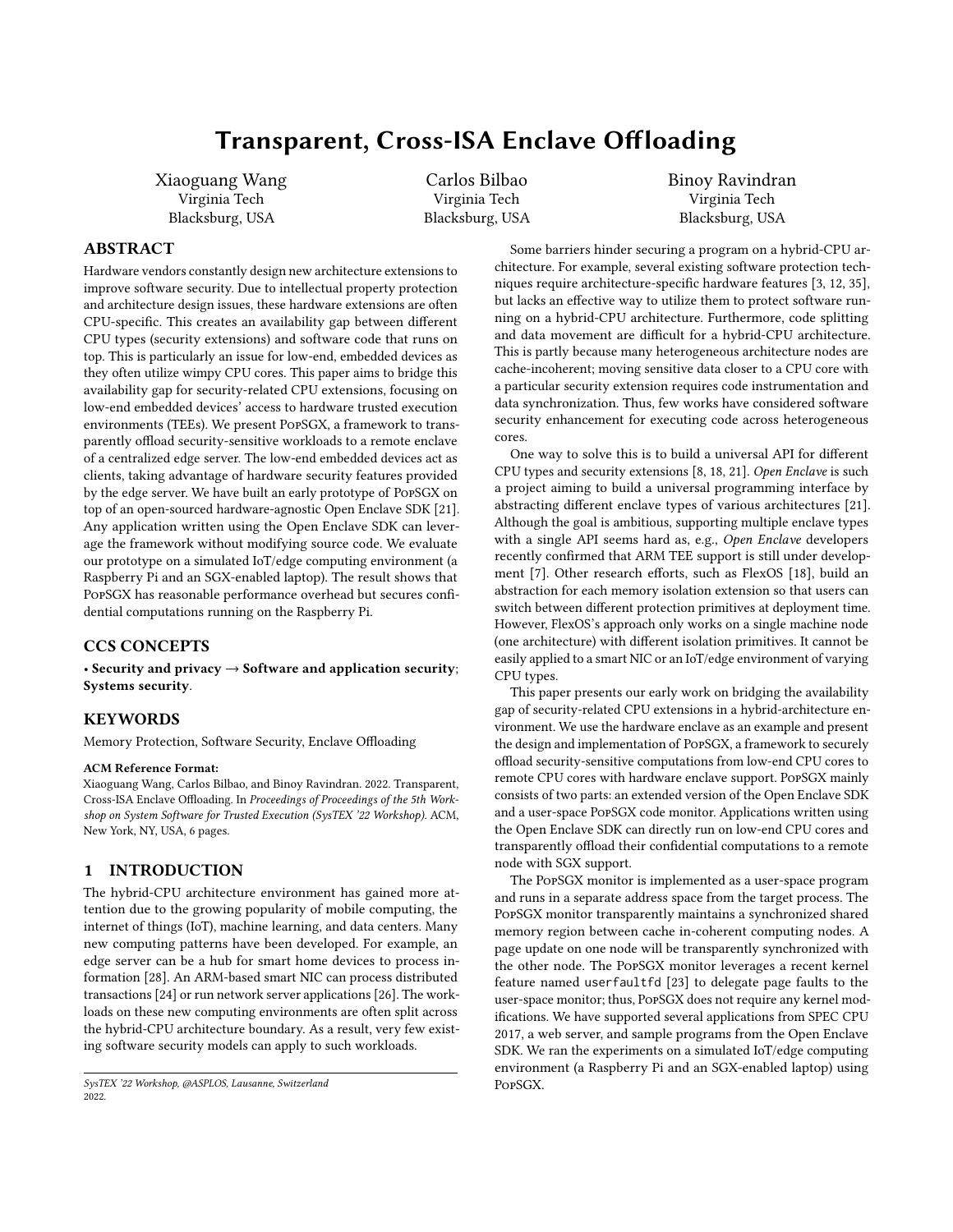In summary, we make the following contributions:

- We explore the research space and design requirement of utilizing hardware security extensions on cache-incoherent, heterogeneous architectures to secure program code and data;
- We use the hardware enclave as an example to demonstrate the feasibility of such a vision and present PopSGX for securely offloading confidential computations to a remote enclave across different architectures;
- We extend a popular hardware-agnostic open-source Open Enclave SDK to ease the integration of PopSGX with securitysensitive applications;
- We evaluate PopSGX on a Raspberry Pi and an SGX-enabled laptop using SPEC CPU 2017 and a web server; the results show that PopSGX can protect encryption keys on low-end embedded devices from Heartbleed-alike attacks (CVE-2014- 0160) with a reasonable performance overhead.

The rest of the paper is organized as follows. Section 2 describes the background and motivation. We describe the design and implementation of PopSGX in Section 3. In Section 4, a number of experiments are carried out to analyze security and performance aspects. We summarize related work and discuss open questions and future work in Section 5. Finally, we conclude in Section 6.

#### 2 BACKGROUND AND MOTIVATION

The Trusted Execution Environment (TEE) is a hardware sandbox to safeguard an application's security-sensitive code and data [34]. In the TEE model, application code and data is split into a trusted part (enclave) and an untrusted part (host). Functions that handle confidential data are written as enclave code. At runtime, the hardware TEE (e.g., Intel SGX) enforces memory and computation safety for the trusted component. Should the host need to access enclave data, it will have to require explicit authorization from the enclave, which exposes a list of functions that can be called from the outside, known as ecalls. Similarly, the host side of the application includes a list of functions that can be called from the enclave, referred to as ocalls. The ecall and ocall interfaces are defined by an enclave definition language (EDL) file. Both Intel SGX SDK and the Open Enclave SDK provide tools (e.g., oeedger8r) to convert a .edl file into interface files for enclaves and host code to communicate.

Although the general idea of TEE has gained traction, different hardware vendors have their own hardware implementation of enclaves (e.g., Intel SGX [14], ARM TrustZone [2], AMD SEV [1], RISC-V Keystone [17]). The different API specifications increases the challenge in developing trusted applications. This is the primary motivation behind projects such as the Open Enclave project [21] and the Asylo project [8], which aim to make enclave deployment flexible. For example, Open Enclave is an open-source and hardware agnostic API interface (SDK) for enclave development. Open Enclave was initially designed to support Intel SGX and ARM Trust-Zone as the enclave targets. However, due to the different hardware interfaces, at the time of writing this paper, the ARM TrustZone is not fully supported yet [7]. Besides the various hardware interfaces, hardware enclaves are not ubiquitous. There is a lack of enclave support for low-end embedded devices. Furthermore, Intel plans

only to support SGX on server CPUs while deprecating SGX support on its 11th and 12th-gen desktop CPUs [27]. Thus, there is a need to support existing confidential computation applications and their use scenarios on devices without hardware TEE support.

DSM and userfaultfd: Distributed shared memory (DSM) is a form of memory architecture where physically separated memories can be addressed as a single shared address space [22]. DSM can be implemented in either hardware or software. Examples of hardware-based DSM include the cache-coherent hardware for uniform memory access (cc-NUMA) and the network interface controller card. Software-based DSM can be implemented in different ways. For example, a modified kernel handles page fault caused by memory modifications on remote nodes, following an invalidationbased MSI protocol [16]. We argue that existing designs are too heavy-weight and cannot be directly applied for low-end CPU cores. In our design, we leverage the existing Linux kernel interfaces, userfaultfd and ptrace, for lightweight shared memory between nodes.

Userfaultfd is a Linux kernel facility that allows code to handle page faults in userspace. It allows an application to register regions of memory with a file descriptor. When a page fault happens (e.g., when some memory has not been loaded into memory), the application is notified of it and is able to serve the fault. Once a userfaultfd file descriptor is opened, it can also be passed to a manager process using UNIX domain sockets so that the same manager process can handle the page faults of a multitude of different processes [15].

### 3 SYSTEM DESIGN

PopSGX aims to transparently offload confidential computations to a computing node with SGX support. To achieve this, PopSGX needs to transparently split the code and data into different nodes and later synchronize the results back. Figure 1 depicts an overview of PopSGX running on cache-incoherent heterogeneous cores. PopSGX is mainly composed of two components: a PopSGX monitor for execution monitoring and synchronization, and an extended Open Enclave SDK for enclave/host code split across heterogeneous-ISA nodes.

A security-sensitive application running on low-end CPU cores behaves like a client, while the actual enclave code runs on SGXenabled cores. A PopSGX monitor intercepts the ecall/ocall execution and redirects the control flow across the nodes. The PopSGX monitor handles the page faults from the target process's specific memory regions and maintains a distributed shared memory region to synchronize the data. Thus, the target application is transparently aware of any memory updates caused by the remote enclave execution. The PopSGX monitor is designed as a userspace program that runs on commodity software/hardware stacks to ease deployment.

Cross-architecture enclave code generation. The Open Enclave SDK can only generate the enclave/host code for x86\_64 architectures at the time of writing this paper. However, application code must be compiled and split on different architectures. To solve this issue, we extended the Open Enclave SDK and automatically generated the cross-architecture host/enclave code.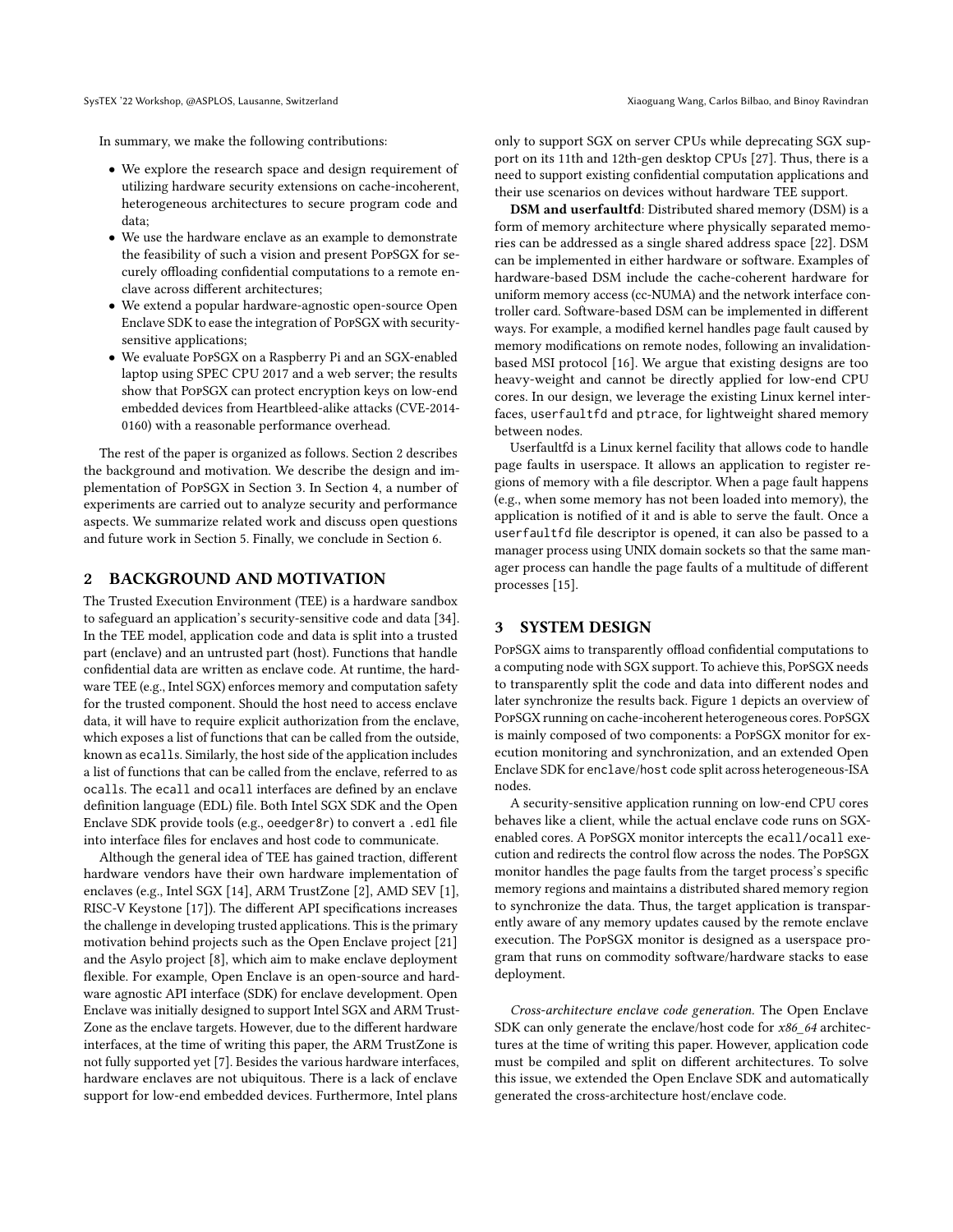

Figure 1: Overview of PopSGX design.

SGX SDKs allow users to define the enclave interfaces and provide tools to transform the enclave interfaces into auxiliary interface files (i.e.,  $*_-u.c$ ,  $*_-t.c$ ,  $*_-args.h$  when using the Open Enclave SDK) [21]. These auxiliary files contain the trampoline code to the enclave functions, the function table for enclaves to call the host (including system calls), data structures of operating system resources, and code for parameter marshaling. PopSGX extends this SDK framework.

As mentioned earlier, the enclave/host code generation mainly consists of two steps: generating the auxiliary interface files from the .edl file, and host/enclave code compilation and binary generation. PopSGX modifies this process and instruments the code for running on heterogeneous architectures. Specifically, PopSGX provides a helper library for host code generation. The helper library replaces the ecall functions with a dispatcher function. On each ecall to the enclave, the dispatcher function looks up the calling ID, marshals the function parameters, and forwards the ecall request to the PopSGX monitor. This is achieved by raising a user-defined signal, which is captured by the PopSGX monitor. Note that ecall replacement is realized by modifying the oeedger8r tool that generates the SGX auxiliary interface files. This process is transparent to the application source code.

PopSGX does not modify enclave code generation. Instead, it creates a proxy on the server node that loads the enclave into memory. The proxy also handles ecall requests from a remote node and forwards ocalls back. Although the overall software stack is complex, PopSGX does not burden code development and deployment. This is achieved by the lightweight userspace PopSGX monitor.

PopSGX monitor. The PopSGX monitor runs as a separate process from the target application but maintains a distributed shared memory for the target program. PopSGX uses a kernel interface, ptrace [33], to monitor code execution and synchronize the memory content of the target. ptrace is widely used by debuggers to inspect and control the execution of tracees. ptrace allows a tracer (i.e., the PopSGX monitor) to intercept signals from the tracee, read tracee's memory contents, and modify its program states (e.g., register values) [33].

Figure 2 demonstrates PopSGX monitor's design. Users launch the target program as a child process of PopSGX monitor. Next, the PopSGX monitor reads the process information from the /proc filesystem and then enters an event-loop. The PopSGX monitor receives a signal when the host program issues an ecall. For the

userfaultfd Target Application DSM page | | local page ptrace process Page fault handler Memory pages code/data require remote h/w ext. u-DSM Remote nodes **MES** 

Figure 2: PopSGX monitor for userspace DSM support.

ecalls that only contain values, the PopSGX monitor directly forwards the ecall request to the remote server. For ecalls that contain both value and memory pointer as arguments, the ecall forwarding becomes tricky because the other node does not have access to the same virtual memory regions. Consequently, PopSGX needs to synchronize the memory pages used for the ecall/ocall transaction on both sides of the connection.

To solve this issue, the PopSGX monitor creates a thread for handling page faults caused by remote enclave execution. The PopSGX monitor registers the memory region used by the ecall and then marks it as read-only. Whenever one node modifies the pages, the page fault handler captures the event and broadcasts the modification to the other node. The counterpart node invalidates the pages. The PopSGX monitor uses this invalidation-based approach to transparently synchronize the memory contents of the target application. Currently, we have implemented a simpler version of a userspace DSM (u-DSM in Figure 2) that copies the pages directly for ecall/ocalls without considering the read/write details to memory.

Note that the userfaultfd file descriptor can only be created within the target process's address space. To solve this issue, currently, we leverage the instrumented auxiliary interface files generated by our modified oeedger8r tool to create the userfaultfd descriptor and then use a Unix Domain Socket (UDS) to pass the file descriptor to the PopSGX monitor process. Future improvements could use the compel library from the CRIU project to implant parasite code into applications directly from the PopSGX monitor's address space [5, 20]. In this way, userfaultfd descriptor creation will be fully transparent to the target process.

### 4 PRELIMINARY EVALUATION

We now present our preliminary evaluation of PopSGX from security and performance aspects. We simulated an IoT/edge computing scenario using a Raspberry Pi 4 Model B as the client and a Lenovo ThinkPad as the server, both running Ubuntu 20.04 as the operating system. Table 1 shows the experimental setup.

We first examined the CVE list regarding the sensitive data leakage on embedded and IoT devices, and found at least 7 CVEs in the past five years [6]. Next, we reproduced the heartbleed attack on a Raspberry Pi and used PopSGX to prevent it. Heartbleed is a

Transparent, Cross-ISA Enclave Offloading SysTEX '22 Workshop, @ASPLOS, Lausanne, Switzerland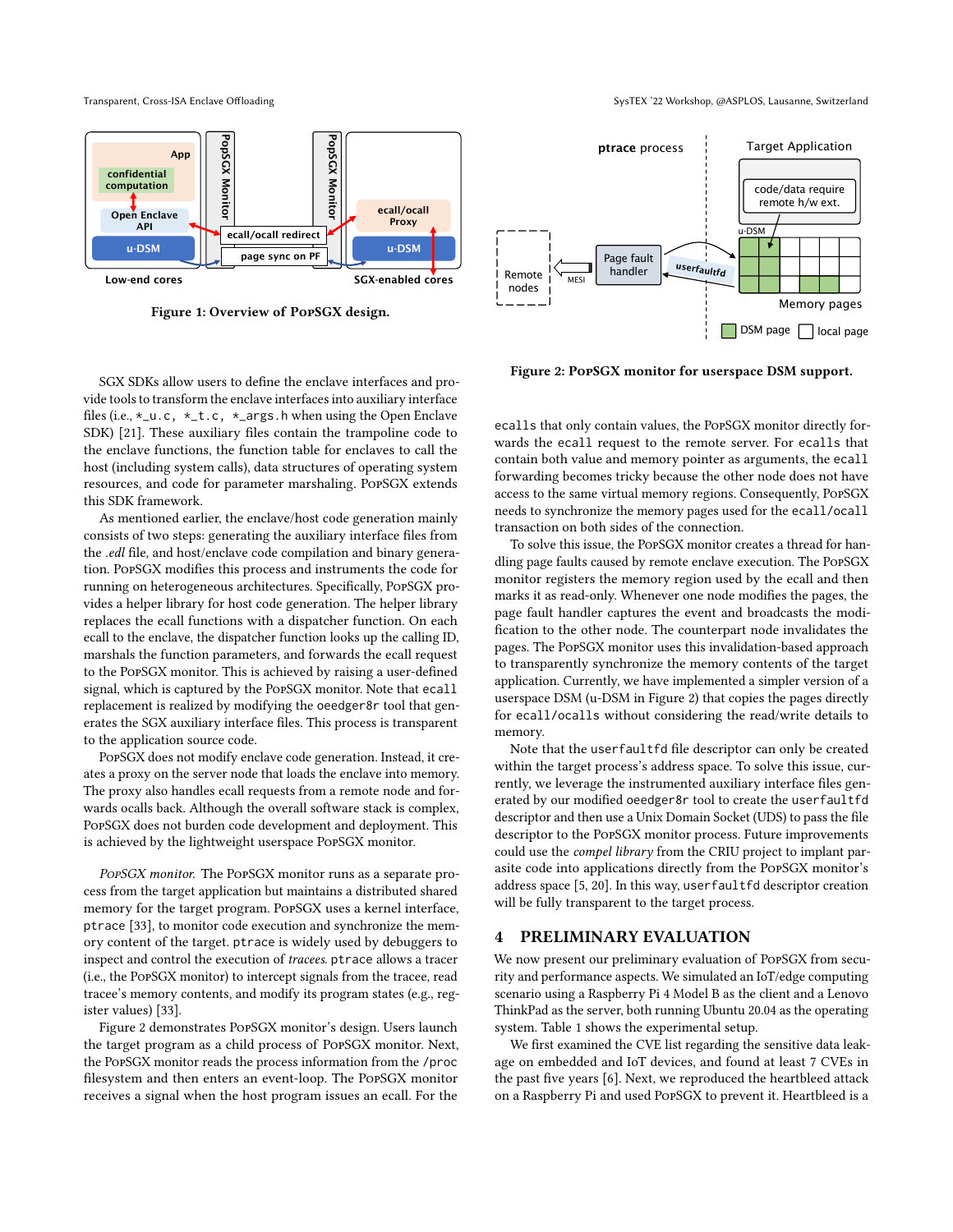SysTEX '22 Workshop, @ASPLOS, Lausanne, Switzerland Xiaoguang Wang, Carlos Bilbao, and Binoy Ravindran

Table 1: Experimental setup

| Description  | Lenovo ThinkPad              | Raspberry Pi 4        |
|--------------|------------------------------|-----------------------|
| CPU          | Core i9-9880H                | Cortex-A72 (ARMv7/v8) |
| Cores        | 8 (16 HT)                    |                       |
| Clock (GHz)  | 2.3                          | 15                    |
| RAM          | 16 GB                        | 8 GB                  |
| Intel SGX    | Yes                          | Nο                    |
| Interconnect | Wireless network (IPv4/IPv6) |                       |

vulnerability in OpenSSL 1.0.1 through 1.0.1f (CVE-2014-0160). In particular, it is a buffer overflow that allows an attacker to overread the server's memory. The flaw is triggered when a client tells the server to send a message of a certain amount of bytes, but then sends a shorter message. An unpatched OpenSSL library will not check the length of the data but reads the data required by the client from memory and sends it back. We replicated the attack with a vulnerable version of the OpenSSL (version 1.0.1) on an SSL server running on the Raspberry Pi. Lastly, we repeated the experiment and protected the SSL keys using PopSGX. In our experiment, we offload the SSL key's access/store to the SGX node, preventing Heartbleed.

Process isolation mechanisms guarantee security of the PopSGX monitor. The PopSGX monitor runs in a separate address space from the target program so that an attacker cannot directly access the monitor's code to hijack the monitor. The target process is unaware of the underlying memory page synchronization mechanisms. When it passes the parameters to a remote enclave through ecalls, the pages are automatically shared between two nodes. This is achieved by the userfaultfd running inside the monitor process that tracks the page faults. An attacker may potentially raise a malicious signal as a fake ecall. In that case, the PopSGX monitor can maintain an allowlist of legal ecall locations and raise an alert when receiving a SIGUSR other than from these locations.

To understand the performance impact of PopSGX, we ported two sample programs from the Open Enclave SDK (hello world and file encryptor), one open-sourced computer vision application (openFABMAP [13]), and six C/C++ applications from the SPEC CPU 2017 benchmark suite using PopSGX. There are about 8% performance overhead for hello world, file encryptor, and open-FABMAP applications. This is likely because we only insert a single ecall/ocall pair during whole program execution. The single ecall/ocall execution does not significantly affect the overall performance. We also evaluated the execution time of running each SPEC CPU application natively on the Raspberry Pi, and the time for offloading five ecall/ocalls, and 50 ecall/ocalls to a remote SGX machine node, respectively. Figure 3 shows the normalized results. We found that more ecall/ocalls incur larger performance overhead. In general, applications with longer execution time have relatively less performance overhead. Ecalls with more parameters or a larger memory footprint will have more considerable performance overhead (possibly because of more memory pages to be synchronized). However, from our previous research effort on DSM, the overall performance can be significantly improved if the network connection is faster [16]. We expect that deploying PopSGX on closely-coupled devices (e.g., a SmartNIC) will have better performance.

Normalized Overhead x  $1x -$ 2x 3x 4x spo.perlbench\_ so2.gcc\_ sos.mck. S23-xalancbmk\_1 520.omnetpp **557.42** Overhead (5 ecalls) **Overhead (50 ecalls)** 

Figure 3: Normalized performance overhead running SPEC CPU 2017 on PopSGX.

#### 5 RELATED WORK AND DISCUSSION

Several existing works aim to enable applications running on CPUs of heterogeneous-ISAs by dynamic binary translation (DBT) [10], code offloading [30], and code migration [4, 9]. In particular, dynamic binary translation takes short code sequences (i.e., basic blocks) and translates sequences of instructions from a source instruction set to the target instruction set [10]. In [30], Wang et al. propose cross-ISA binary offloading, which leverages a DBT engine to offload code to a server to reduce energy consumption of mobile devices. Popcorn Linux bridges the programmability gap for applications running on heterogeneous-ISA CPUs using a compiler that generates "migratable" binaries [4]. A kernel-space DSM is also implemented to allow the migrated code to synchronize stack, heap, or other global data [4, 16]. HeterSec is another related work that diversifies the program state using heterogeneous CPUs [31]. However, HeterSec cannot handle architecture-specific code. Unlike these works, PopSGX is designed to offload confidential computations in heterogeneous CPUs. PopSGX is also implemented as a lightweight approach, thus applications written using the Open Enclave SDK can be directly ported without any modification.

The second category of related work focuses on improving the usability of hardware enclaves. As mentioned earlier, Open Enclave [21] and Asylo [8] are two open-source projects aiming to build portable enclave applications. Asylo provides application developers with choices of security backends (e.g., TEEs or VMs). Asylo also uses a secure enclave gRPC channel to transit data [8]. In contrast, PopSGX implements a userspace DSM layer, which enables transparent offloading of enclaves. Rust-SGX [29] and EGo [25] are two projects that extend the SGX programming interface to other high-level memory-safe languages. Rust-SGX creates a secure binding for Rust applications to utilize Intel SGX APIs and libraries written in C/C++, and formally verifies the memory model [29]. PopSGX, on the other hand, transparently binds low-end devices with remote hardware enclaves. Although currently PopSGX only supports C/C++ applications, we believe that porting SGX SDK and the monitor to Rust and Go is feasible.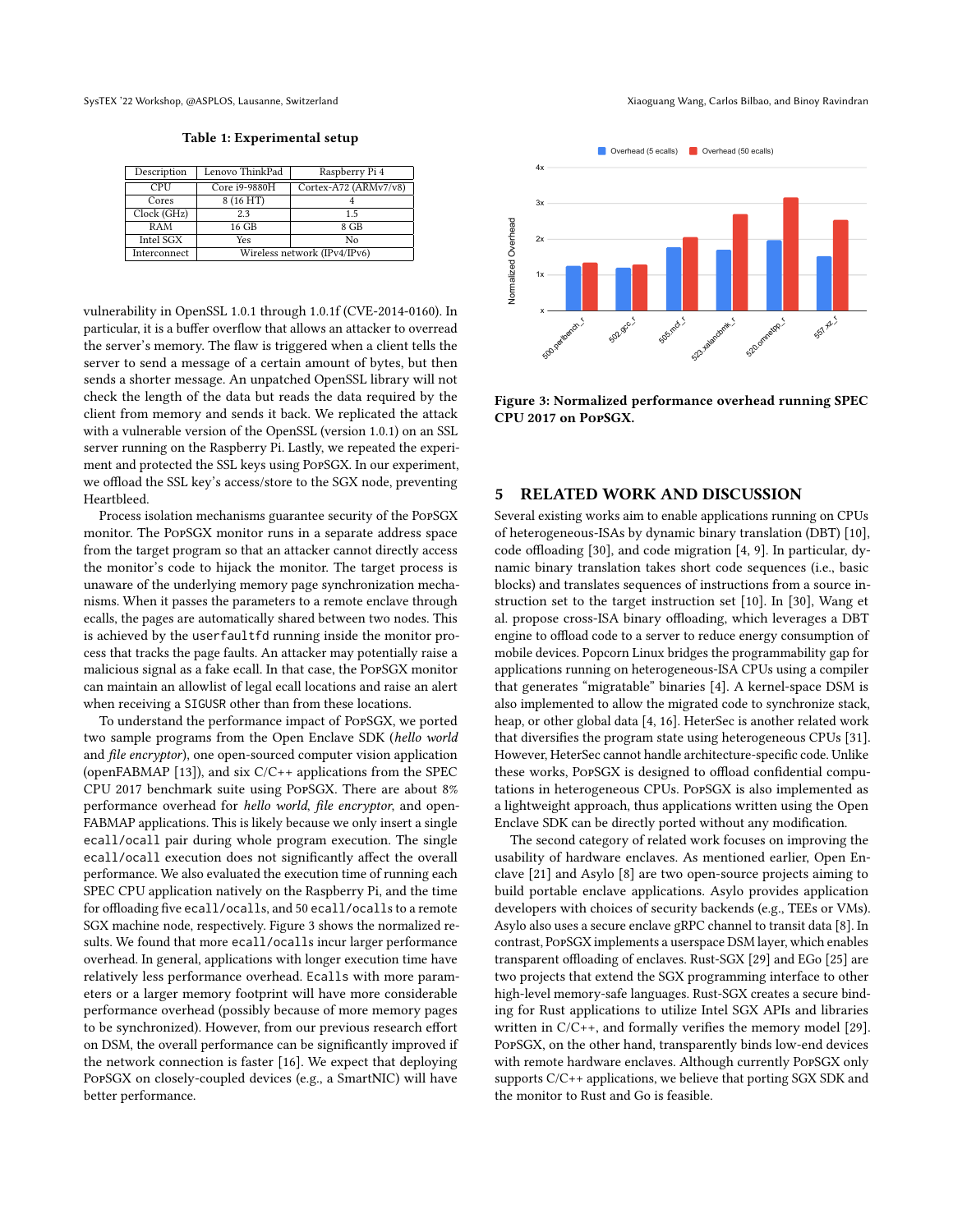SGXJail is another related work that isolates the enclave within a sandbox process [32]. SGXJail also forwards ecall/ocall requests through a dispatcher; thus, SGXJail can prevent a malicious enclave from compromising the host code. In contrast, PopSGX has a different goal: to bridge the availability gap of hardware security extensions from different architectures.

There are several other open questions on borrowing a remote hardware extension for local confidential computations. For example, what hardware extensions can be remotely shared? Our work explores how a shared memory system can be utilized for offloading confidential computations. Besides hardware enclaves, there exists a number of other potentially "offloadable" hardware security extensions, including hardware-based control flow enhancement [11], pointer authentication, and memory tagging [19]. Determining the offloadable security workload is an interesting future direction.

#### 6 CONCLUSION

We presented the design and implementation of PopSGX, a system to offload confidential computations from low-end embedded devices to a remote centralized edge server. PopSGX consists of two parts: an extended Open Enclave SGX SDK for cross-architecture enclave code compilation and generation, and a PopSGX monitor for transparent ecall/ocall interception and memory synchronization. The user-space PopSGX monitor is implemented using ptrace and userfaultfd mechanisms. We have built a prototype of PopSGX and evaluated the prototype using applications from the SPEC CPU 2017, two sample programs from the Open Enclave SDK, and a server application simulating the Heartbleed attack. The evaluation results show that PopSGX secures confidential computations for IoT devices with an acceptable performance overhead.

#### Acknowledgments

We thank the anonymous reviewers for their insightful comments. This work is supported in part by US Office of Naval Research (ONR) under grants N00014-18-1-2022 and N00014-19-1-2493, and National Science Foundation (NSF) under grant CNS 2127491. Any opinions, findings, and conclusions expressed in this material are those of the authors and do not necessarily reflect the views of these agencies.

#### REFERENCES

- [1] Advanced Micro Devices, Inc. 2021. AMD Secure Encrypted Virtualization (SEV). https://developer.amd.com/sev/.
- [2] Arm Limited. 2021. Arm TrustZone Technology. https://developer.arm.com/ipproducts/security-ip/trustzone.
- [3] Sergei Arnautov, Bohdan Trach, Franz Gregor, Thomas Knauth, Andre Martin, Christian Priebe, Joshua Lind, Divya Muthukumaran, Dan O'Keeffe, Mark L. Stillwell, David Goltzsche, Dave Eyers, Rüdiger Kapitza, Peter Pietzuch, and Christof Fetzer. 2016. SCONE: Secure Linux Containers with Intel SGX. In 12th USENIX Symposium on Operating Systems Design and Implementation (OSDI 16). USENIX Association, Savannah, GA, 689–703. https://www.usenix.org/ conference/osdi16/technical-sessions/presentation/arnautov
- [4] Antonio Barbalace, Robert Lyerly, Christopher Jelesnianski, Anthony Carno, Ho-Ren Chuang, Vincent Legout, and Binoy Ravindran. 2017. Breaking the boundaries in heterogeneous-ISA datacenters. In ACM SIGPLAN Notices, Vol. 52. ACM, 645–659.
- [5] CRIU Dev. 2021. Compel. https://criu.org/Compel.
- [6] CVE Database. [n. d.]. Common Vulnerabilities and Exposures Database. http: //www.cvedetails.com/.
- [7] OpenEnclave Dev. Accessed: 2022-01-12. Open Enclave SDK. https://github.com/ openenclave/openenclave/issues/4255.
- [8] Asylo Developers. 2021. Asylo: An open and flexible framework for enclave applications. https://asylo.dev/.
- [9] Matthew DeVuyst, Ashish Venkat, and Dean M. Tullsen. 2012. Execution migration in a heterogeneous-ISA chip multiprocessor. In Proceedings of the 17th International Conference on Architectural Support for Programming Languages and Operating Systems, ASPLOS 2012, London, UK, March 3-7, 2012, Tim Harris and Michael L. Scott (Eds.). ACM, 261–272. https://doi.org/10.1145/2150976.2151004
- [10] Kemal Ebcioglu, Erik R. Altman, Michael Gschwind, and Sumedh W. Sathaye. 2001. Dynamic Binary Translation and Optimization. IEEE Trans. Computers 50, 6 (2001), 529–548. https://doi.org/10.1109/12.931892
- [11] Tom Garrison. 2022. Intel CET Answers Call to Protect Against Common Malware Threats. https:// newsroom.intel.com/ editorials/intel-cet-answers-callprotect-common-malware-threats/ (2022).
- [12] Xinyang Ge, Weidong Cui, and Trent Jaeger. 2017. GRIFFIN: Guarding Control Flows Using Intel Processor Trace. In Proceedings of the Twenty-Second International Conference on Architectural Support for Programming Languages and Operating Systems, ASPLOS 2017, Xi'an, China, April 8-12, 2017, Yunji Chen, Olivier Temam, and John Carter (Eds.). ACM, 585–598. https://doi.org/10.1145/3037697. 3037716
- [13] Arren Glover. Accessed: 2022-01-12. openFABMAP: Open Source C++ Code for the FAB-MAP Algorithm. https://github.com/arrenglover/ openfabmap (Accessed: 2022-01-12).
- [14] Intel 2013. Software Guard Extensions Programming Reference. Intel.<br>[15] The kernel development community. 2021. The Linux kernel user's
- The kernel development community. 2021. The Linux kernel user's and administrator's guide – Userfaultfd. https://www.kernel.org/doc/html/latest/adminguide/mm/userfaultfd.html.
- [16] Sang-Hoon Kim, Ho-Ren Chuang, Robert Lyerly, Pierre Olivier, Changwoo Min, and Binoy Ravindran. 2020. DeX: Scaling Applications Beyond Machine Boundaries. In 40th IEEE International Conference on Distributed Computing Systems, ICDCS 2020, Singapore, November 29 - December 1, 2020. IEEE, 864–876. https://doi.org/10.1109/ICDCS47774.2020.00021
- [17] Dayeol Lee, David Kohlbrenner, Shweta Shinde, Krste Asanovic, and Dawn Song. 2020. Keystone: an open framework for architecting trusted execution environments. In EuroSys '20: Fifteenth EuroSys Conference 2020, Heraklion, Greece, April 27-30, 2020, Angelos Bilas, Kostas Magoutis, Evangelos P. Markatos, Dejan Kostic, and Margo I. Seltzer (Eds.). ACM, 38:1–38:16. https://doi.org/10.1145/ 3342195.3387532
- [18] Hugo Lefeuvre, Vlad-Andrei Badoiu, Alexander Jung, Stefan Teodorescu, Sebastian Rauch, Felipe Huici, Costin Raiciu, and Pierre Olivier. 2022. FlexOS: Towards Flexible OS Isolation. ASPLOS (2022). arXiv:2112.06566 https://arxiv.org/abs/ 2112.06566
- [19] ARM Limited. 2022. Armv8.5-A Memory Tagging Extension White Paper. (2022).
- [20] Robert Lyerly, Xiaoguang Wang, and Binoy Ravindran. 2020. Dynamic and Secure Memory Transformation in Userspace. In Computer Security - ESORICS 2020 - 25th European Symposium on Research in Computer Security, ESORICS 2020, Guildford, UK, September 14-18, 2020, Proceedings, Part I (Lecture Notes in Computer Science, Vol. 12308), Liqun Chen, Ninghui Li, Kaitai Liang, and Steve A. Schneider (Eds.). Springer, 237–256. https://doi.org/10.1007/978-3-030-58951-6\_12
- [21] Microsoft. Accessed: 2022-01-12. Open Enclave SDK. https://openenclave.io/sdk/.
- [22] Bill Nitzberg and Virginia Mary Lo. 1991. Distributed Shared Memory: A Survey of Issues and Algorithms. Computer 24, 8 (1991), 52–60. https://doi.org/10.1109/ 2.84877
- [23] Mike Rapoport. 2021. userfaultfd(2) Linux manual page. https://man7.org/ linux/man-pages/man2/userfaultfd.2.html.
- [24] Henry N. Schuh, Weihao Liang, Ming Liu, Jacob Nelson, and Arvind Krishnamurthy. 2021. Xenic: SmartNIC-Accelerated Distributed Transactions. In SOSP '21: ACM SIGOPS 28th Symposium on Operating Systems Principles, Virtual Event / Koblenz, Germany, October 26-29, 2021, Robbert van Renesse and Nickolai Zeldovich (Eds.). ACM, 740–755. https://doi.org/10.1145/3477132.3483555
- [25] Edgeless Systems. 2022. Build Confidential Go Apps with Ease. https://www.ego. dev/ (2022).
- [26] Maroun Tork, Lina Maudlej, and Mark Silberstein. 2020. Lynx: A SmartNICdriven Accelerator-centric Architecture for Network Servers. In ASPLOS '20: Architectural Support for Programming Languages and Operating Systems, Lausanne, Switzerland, March 16-20, 2020, James R. Larus, Luis Ceze, and Karin Strauss (Eds.). ACM, 117–131. https://doi.org/10.1145/3373376.3378528
- [27] Bill Toulas. 2022. New Intel chips won't play Blu-ray disks due to SGX deprecation. https://www.bleepingcomputer.com/news/security/new-intel-chips-wontplay-blu-ray-disks-due-to-sgx-deprecation/
- [28] Rahmadi Trimananda, Ali Younis, Bojun Wang, Bin Xu, Brian Demsky, and Guoqing Harry Xu. 2018. Vigilia: Securing Smart Home Edge Computing. In 2018 IEEE/ACM Symposium on Edge Computing, SEC 2018, Seattle, WA, USA, October 25-27, 2018. IEEE, 74–89. https://doi.org/10.1109/SEC.2018.00013
- [29] Huibo Wang, Pei Wang, Yu Ding, Mingshen Sun, Yiming Jing, Ran Duan, Long Li, Yulong Zhang, Tao Wei, and Zhiqiang Lin. 2019. Towards Memory Safe Enclave Programming with Rust-SGX. In Proceedings of the 2019 ACM SIGSAC Conference on Computer and Communications Security, CCS 2019, London, UK, November